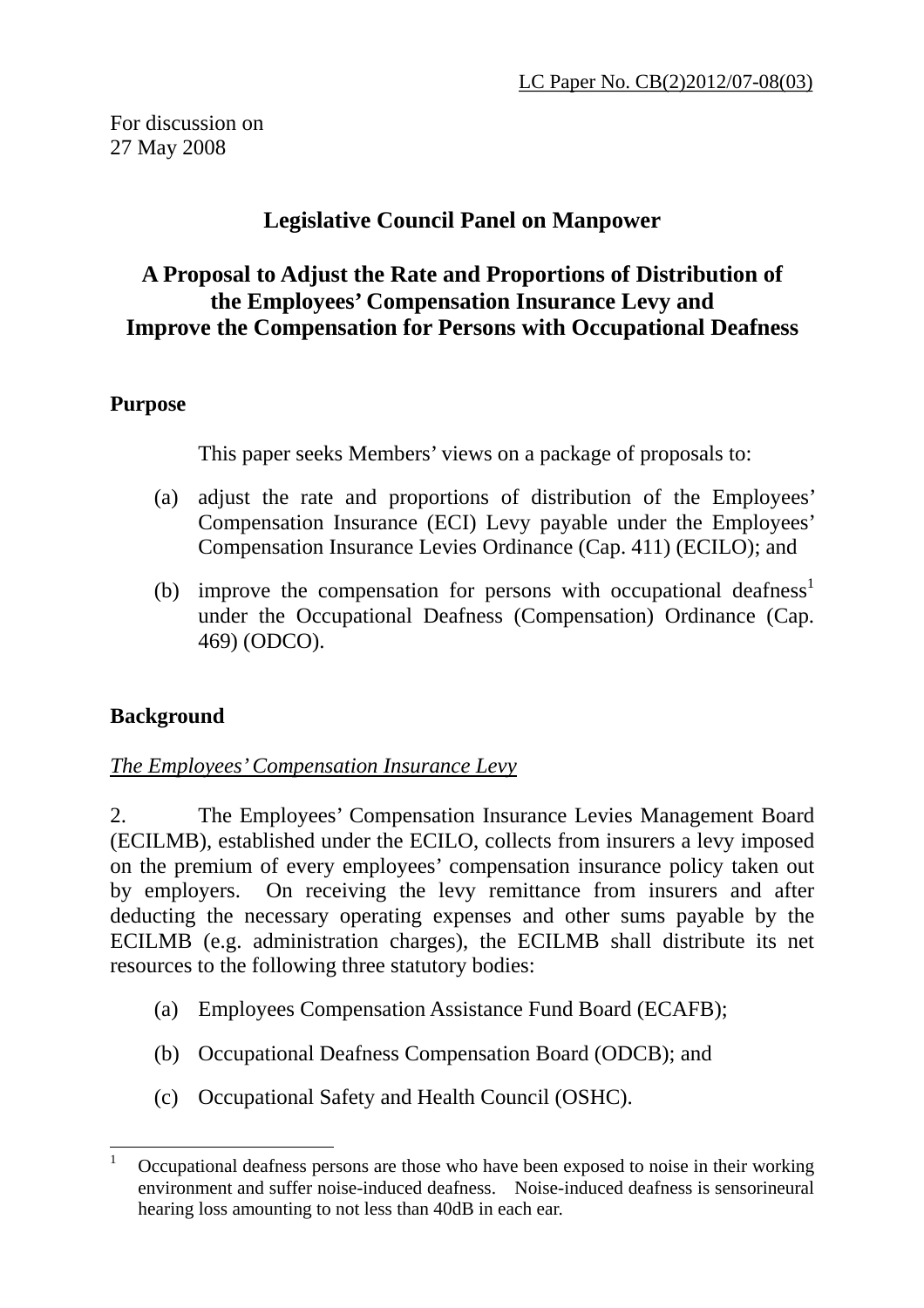3. The current rate of the ECI Levy prescribed under the ECILO is 6.3% on the premium paid in respect of employees' compensation insurance policies. According to the ECILO, the ECILMB shall distribute its net resources to the three statutory bodies concerned in accordance with the following proportions:

| <b>Statutory body</b> | <b>Proportion of the net resources</b><br>of the ECILMB to be distributed         |                                                                         |
|-----------------------|-----------------------------------------------------------------------------------|-------------------------------------------------------------------------|
|                       | For the relevant period<br>starting on 1 July 2002 and<br>up to 30 September 2007 | For the relevant period<br>starting on 1 October 2007<br>and thereafter |
| <b>ECAFB</b>          | 31/63                                                                             | 25/63                                                                   |
| <b>ODCB</b>           | 12/63                                                                             | 18/63                                                                   |
| <b>OSHC</b>           | 20/63                                                                             | 20/63                                                                   |

4. The proportions of distribution at paragraph 3 above are promulgated by the Employees Compensation Assistance (Amendment) Ordinance 2002 which provides for the adjustment of the proportions of distribution for the ODCB and ECAFB to 1.8% and 2.5% respectively with effect from the relevant period starting on 1 October 2007.

### *Financial Position of the Statutory Bodies*

# *ECAFB*

5. The ECAFB is responsible for operating the Employees Compensation Assistance Scheme (ECAS) that provides payment to injured employees who are unable to receive their entitlements for employment-related injuries from their employers or insurers. As at 31 December 2007, the ECAFB had a reserved fund of \$258 million, together with an outstanding government loan of the same amount.

6. The ECAFB has been operating at a deficit since 1996/97. The insolvency of two major local insurers operating employees' compensation insurance business in 2001 further aggravated its financial hardship. To help the ECAFB tide over its financial difficulties, the Government provided two loan facilities totalling \$280 million to the ECAFB in 2000 and 2002. Under the loan agreement, the ECAFB has to repay the loans by 10 annual instalments of around \$37 million each from 2006/07 to 2015/16.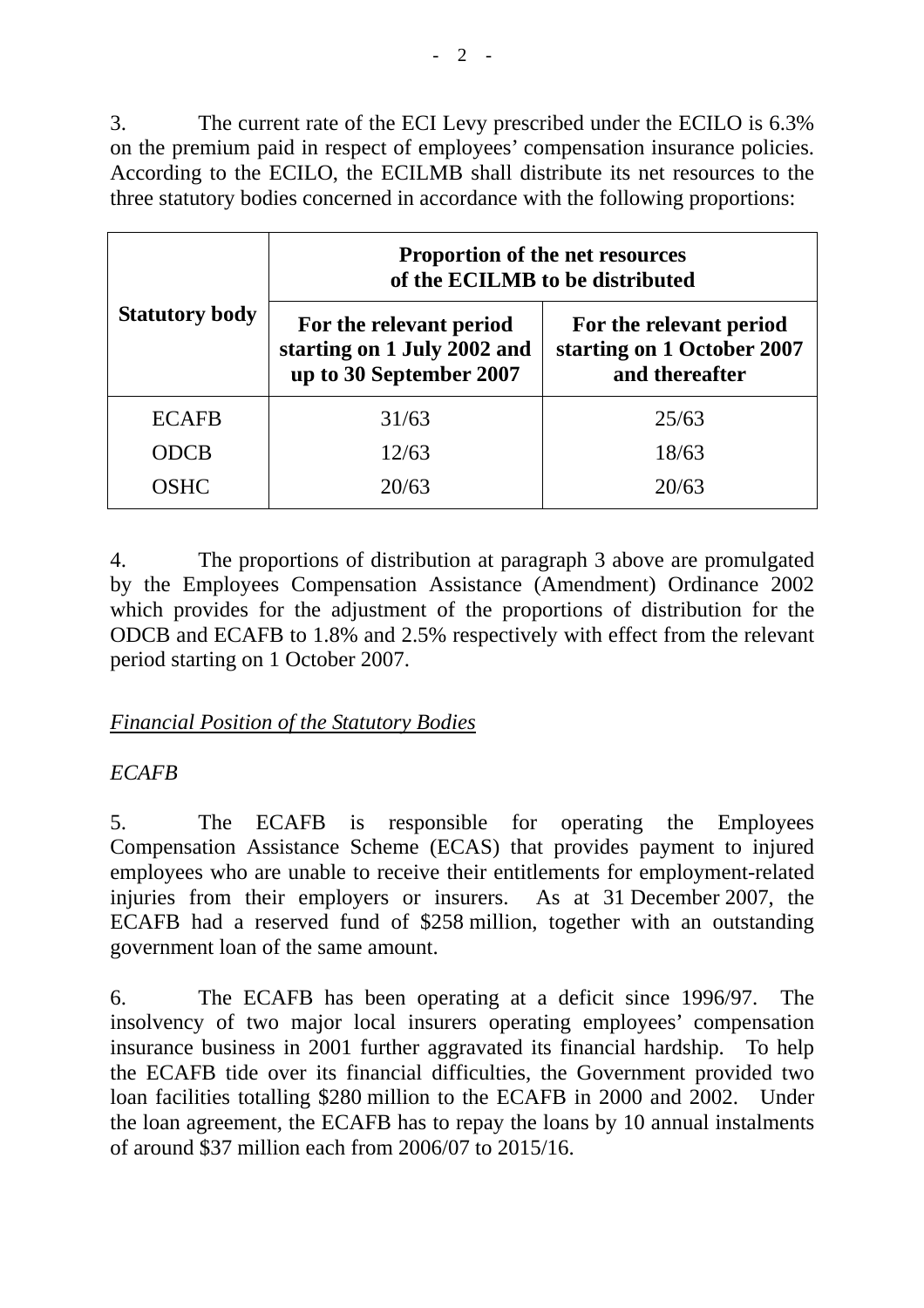7. The expenditure of the ECAFB inclusive of loan repayments is expected to be around \$115 million in 2008/09. On the basis that all liabilities arising from the insolvency of the two local insurers would be cleared in 2008/09, the annual expenditure of the ECAFB would return to around \$90 million from 2009/10 onwards. As the rate of distribution for the ECAFB has been restored to 2.5% with effect from 1 October 2007, the total annual income (inclusive of other incomes) of the ECAFB would likely be in the region of \$70-\$75 million<sup>[2](#page-2-0)</sup>. The ECAFB is expected to continue to operate at a deficit, with an annual shortfall of about \$19 million. By projection, the ECAFB would likely face cashflow problems in 2013/14 and thereafter.

## *ODCB*

8. The ODCB provides compensation and reimbursement of expenses incurred in purchasing, repairing and replacing hearing assistive devices to those persons with occupational deafness due to employment in specified noisy occupations. In the past three years, the annual expenditure of the ODCB was about \$19 million, and its annual income ranged from \$47-\$55 million. There was hence an annual surplus of \$28-\$36 million. As at 31 December 2007, the ODCB had an accumulated fund of \$462.2 million.

9. The ODCB has been in operation for over 10 years. The number of applications for compensation and the amount of compensation paid on an annual basis have more or less stabilised. With the restructuring of the economy of Hong Kong, noisy occupations in the manufacturing sector have been dwindling. Together with the strengthening of noise control measures in noisy occupations and stepping up of publicity efforts on hearing conservation, it is envisaged that the number of persons with occupational deafness would broadly remain at the present level. At the current levy rate of 1.8%, the ODCB will continue to operate with a sizable surplus, and the accumulated fund of the ODCB will continue to grow.

# *OSHC*

10. The OSHC promotes safety and health at work and fosters a safe and healthy working environment in Hong Kong. The financial position of the OSHC has all along been sound. Its accumulated surplus as at 31 December 2007 was around \$86 million. Its annual expenditure is dependent on its planned level of promotional and educational activities. During the past three years, the OSHC has been able to effectively perform its functions at the current levy rate of 2%.

<span id="page-2-0"></span> $\overline{a}$ <sup>2</sup> This is based on the average levy income from 1991 to 2006 during which one percentage point in the ECI Levy generates a levy income of \$25.2 million.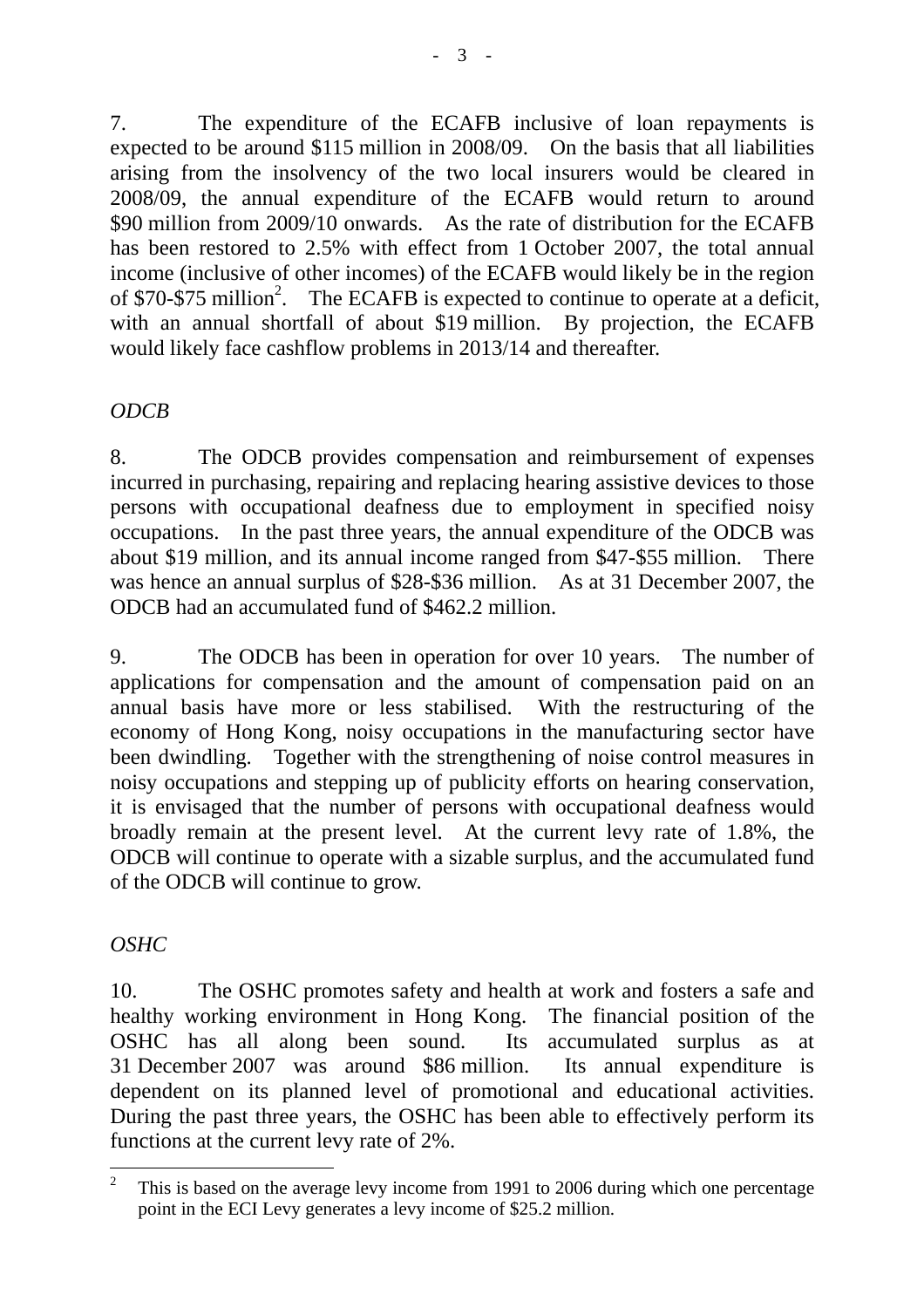11. In the light of the financial positions of the ECAFB and ODCB and the adjustments in the proportions of the ECI Levy to take effect from the last quarter of 2007, the Labour Department (LD) put up a proposal for consultation in November 2006. Under the proposal, the proportions of allocation of the ECI Levy for the ECAFB and ODCB would be revised respectively to 3.1% and 0.2%. The proposed adjustments would allow both the ECAFB and ODCB to maintain their financial viability, while at the same time provide a scope for downward revision of the overall rate of the ECI Levy from 6.3% to 5.3%.

12. LD consulted the ECAFB, ODCB and ECILMB in November 2006. While all three statutory boards supported the proposal in general, some employee representatives expressed reservations on the extent of the proposed adjustments and the degree of proposed reduction in the overall rate of the ECI Levy.

13. Organisations with an interest in occupational deafness compensation also registered their disagreement with the extent of the proposed reduction in the proportion of allocation of the ECI Levy to the ODCB. They instead proposed to improve the Occupational Deafness Compensation (ODC) Scheme to the benefit of persons with occupational deafness. Some of the items they proposed and considered to warrant higher priority are as follows:

- (a) to compensate monaural hearing loss;
- (b) to increase the maximum amount of reimbursement of expenses for hearing assistive device; and
- (c) to provide compensation to persons having already received compensation under the ODCO but have continued to work in a noisy occupation and thereby sustain further sensorineural hearing loss.

### **Revised proposal**

14. LD attaches great importance to the financial viability of the statutory boards, and their ability to perform their statutory functions without any interruptions. LD also understands the expectation of employers that the overall ECI Levy rate should be reduced if the financial positions of the statutory boards permit. Members may wish to note that the rate of the ECI Levy underwent four reviews in the past, and all of them resulted in an upward adjustment of the overall levy rate.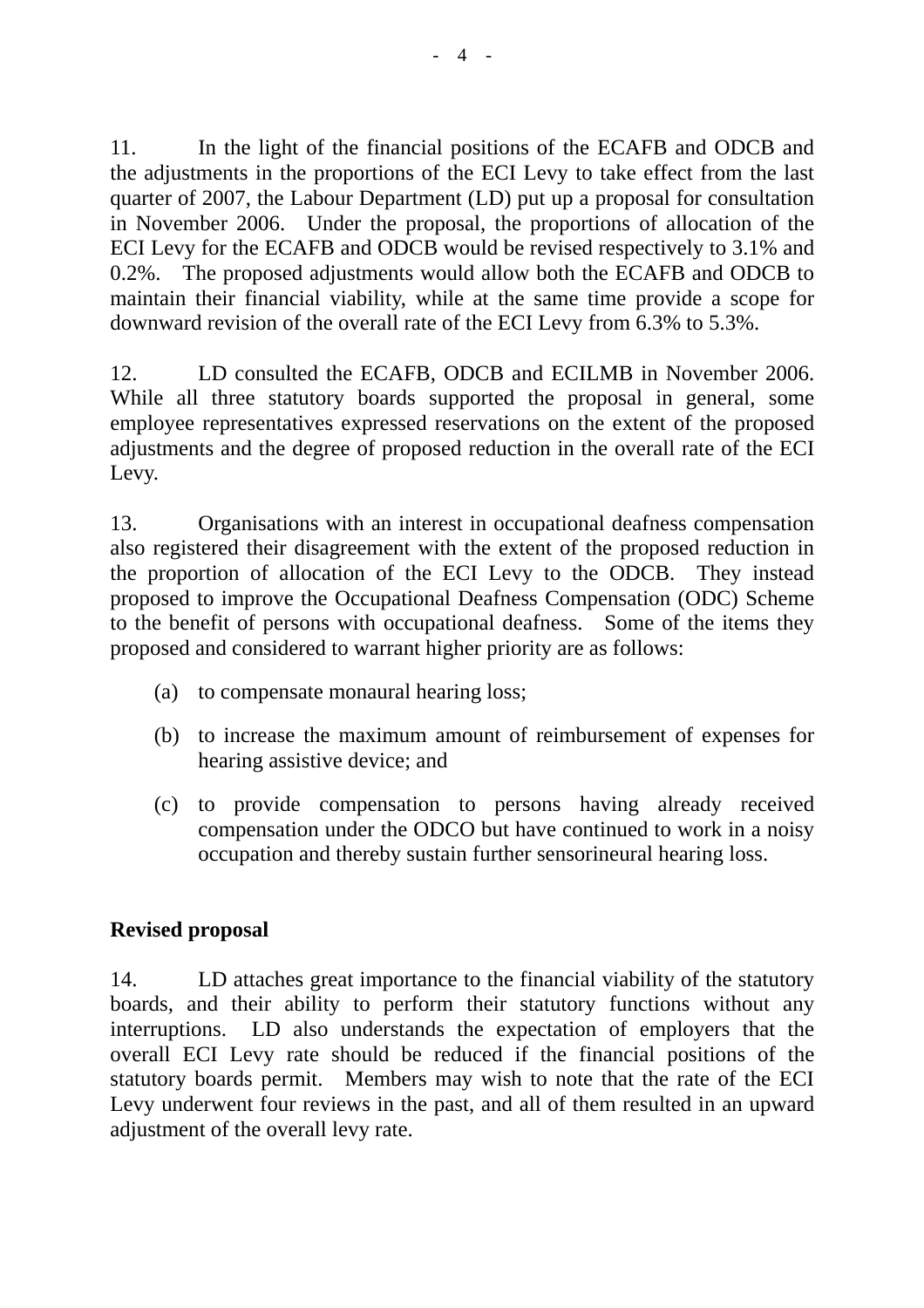15. Against these considerations and taking into account the concerns of employees' representatives and organisations with an interest in occupational deafness compensation on the use of the funds of the ODCB, a revised proposal has been put forth as follows:

- (a) **the proportion of allocation of the ECI Levy to the ECAFB should be adjusted to 3.1% :** Together with other sources of income, the ECAFB would be able to operate on a balanced budget and meet its annual expenditure of some \$90 million;
- (b) **three benefit items under the ODC Scheme should be improved :** This would address the concerns of trade unions and organisations with an interest in occupational deafness compensation. The proposed improvement items are set out at Annex. If implemented, they would lead to additional annual expenditures of \$13 million on the part of the ODCB;
- (c) **the proportion of allocation of the ECI Levy to the ODCB should be adjusted to 0.7% :** The annual levy and interest incomes of the ODCB, together with its accumulated fund, should allow the ODCB to continue to perform its statutory functions effectively and implement the proposed improvement items while maintaining a healthy financial position; and
- (d) **the overall ECI Levy rate should be adjusted downwards by 0.5 percentage point to 5.8% :** If the above proposals are implemented, there is scope for reducing the overall levy rate by 0.5 percentage point. The overall rate of the ECI Levy would be 5.8% (i.e. 3.1% for the ECAFB, 0.7% for the ODCB, and 2% for the OSHC).

16. The proposed reduction in the overall rate of the ECI Levy has been made in the light of the income and expenditure patterns of the three statutory bodies concerned, taking into account the proposed improvements to the ODC Scheme. The existing coverage and benefit levels of the ECAS will be maintained. The level of levy allocation for the OSHC will remain unchanged. There will also be no change to the functions of the ECILMB and the mechanism for the collection and distribution of the ECI Levy.

17. The proposed reduction in the overall ECI Levy rate, if accepted, would establish a practice where the overall levy rate can be adjusted downwards or upwards in the light of the circumstances. As always, LD will keep in view the financial situation of the statutory boards and formulate improvement or adjustment measures as necessary.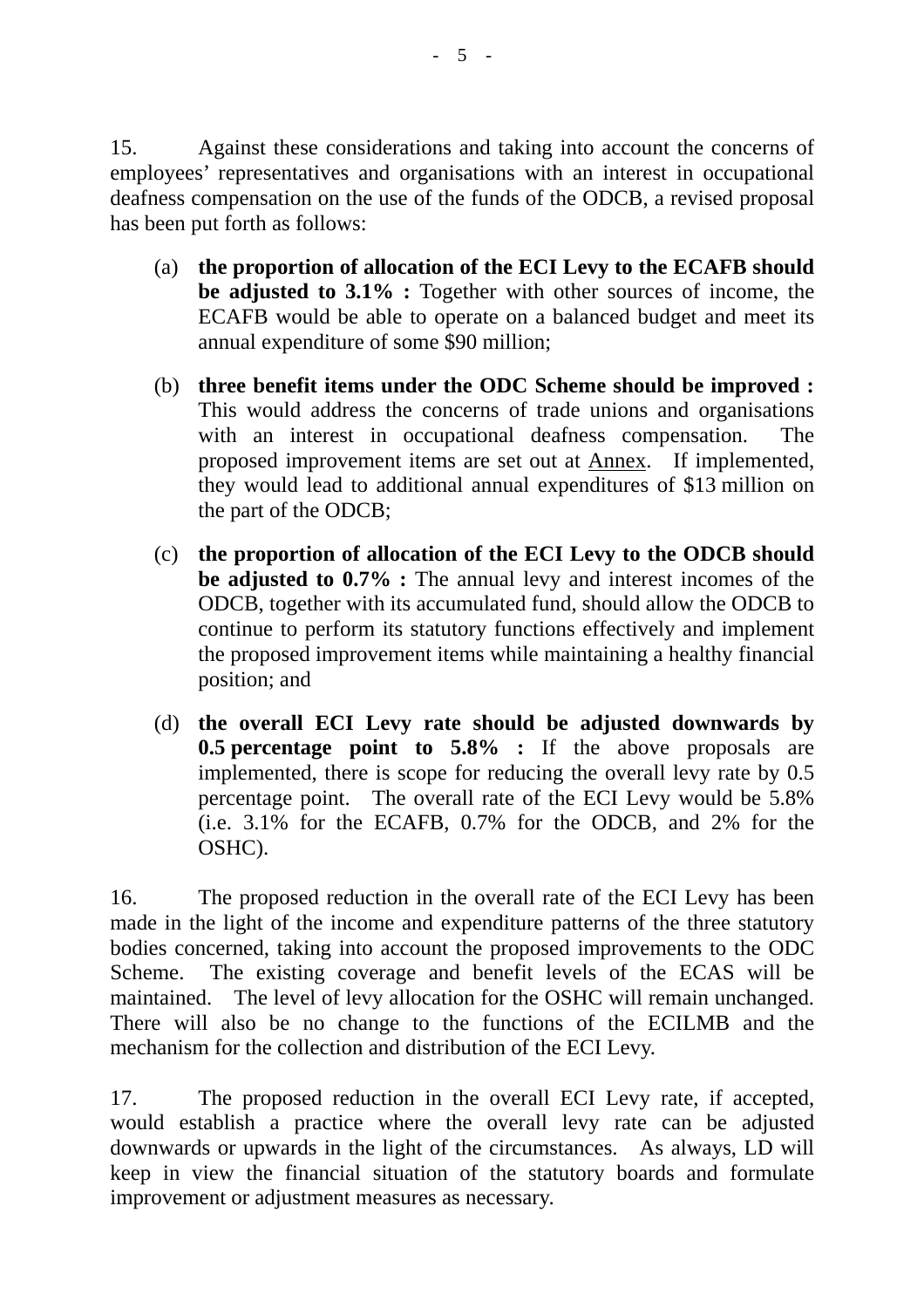#### **Consultation**

18. The ECAFB was consulted in November 2006 and supported the proposal to adjust the proportion of allocation of the ECI Levy to the ECAFB to 3.1%. The Labour Advisory Board Committee on Employees' Compensation was consulted in July 2007 and endorsed the revised package of proposals in general. The ODCB was consulted in December 2007 and supported the revised package of proposals to adjust the proportion of allocation of the ECI Levy to the ODCB to 0.7% and improve the compensation for persons with occupational deafness. The ECILMB was consulted in February 2008 and endorsed the revised package of proposals. The Labour Advisory Board was consulted at its meeting held on 16 April 2008 and endorsed the package of proposals set out in paragraph 15.

#### **Advice sought**

19. Members are requested to consider the proposals set out in paragraph 15 above. Subject to Members' advice, we plan to introduce an amendment bill into LegCo to give effect to the proposal in the next legislative session.

Labour and Welfare Bureau Labour Department May 2008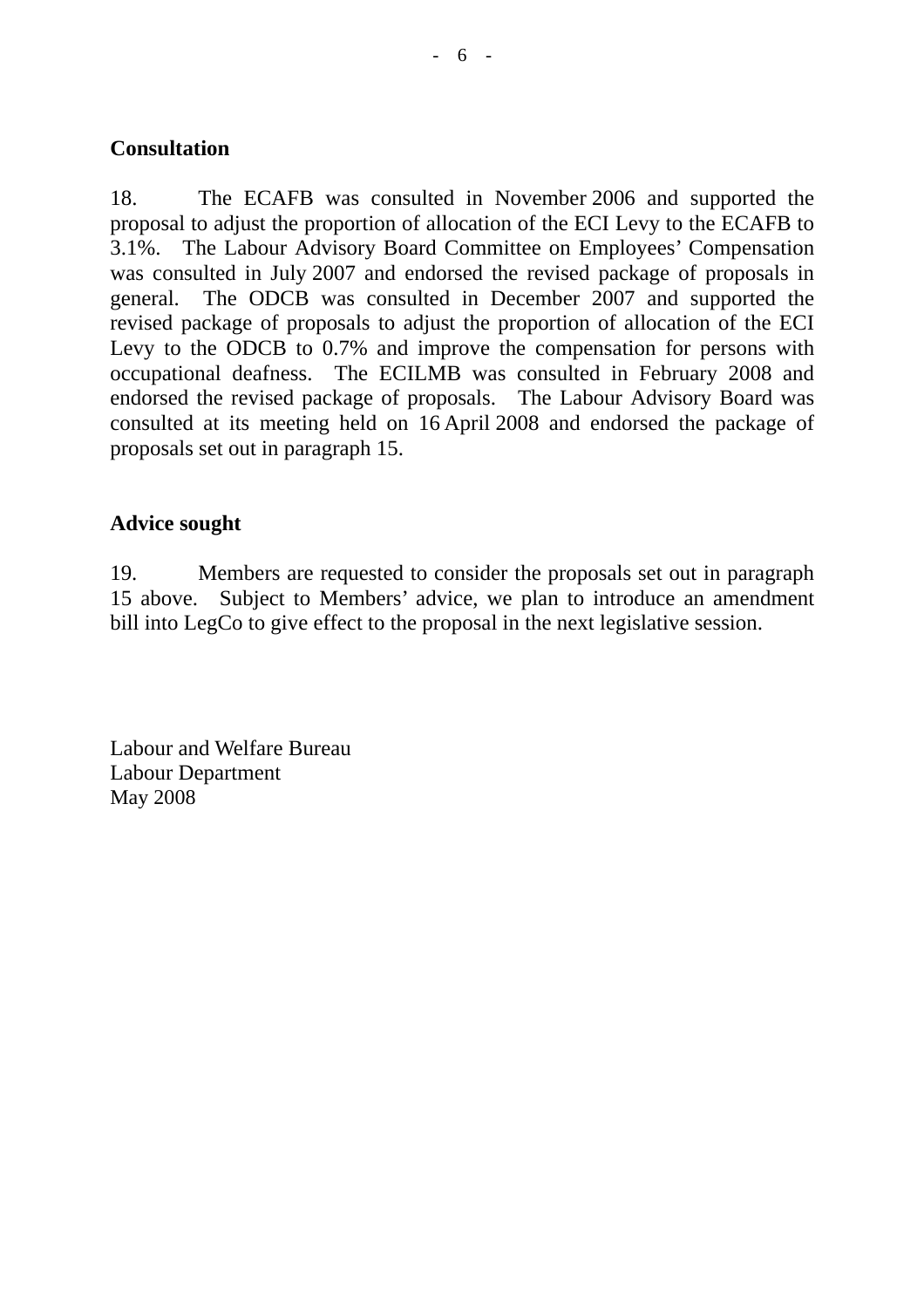### **Proposals to improve the Occupational Deafness Compensation (ODC) Scheme**

#### **I. Compensation for monaural hearing loss**

 There are views that monaural hearing loss should be compensated under the ODC Scheme. Trade unions pointed out that because of the working environment and working conditions of some occupations, the workers engaged in these occupations could only apply hearing protective devices to one of their ears, leaving their other ears unprotected and exposed to high level of noise at work. This had resulted in cases of monaural hearing loss.

2. There are workers who have worked in noisy occupations for many years and have sensorineural hearing loss, with only one of their ears meeting the statutory compensable level. It is also noted that in some countries monaural hearing loss has been made a compensable occupational disease. Therefore, it is proposed that employees who suffer from monaural hearing loss, i.e. with one ear having hearing loss of less than 40dB while the other having sensorineural hearing loss of 40dB or above, would be entitled to compensation under the Occupational Deafness (Compensation) Ordinance (ODCO).

3. Since the establishment of the ODC Scheme, the applications by some 500 workers have been rejected because only one of their ears was assessed to have sensorineural hearing loss of 40dB or above. In terms of the degree of sensorineural hearing loss and period of employment in aggregate in any noisy occupation in Hong Kong, these workers should satisfy the thresholds under the current proposal. However, some of them have already left employment for quite some time. They would be unable to fulfil the requirement of having a period of continuous employment in any noisy occupation in Hong Kong within the 12 months before the date of application if they are required to make applications afresh. There is concern that these workers should be covered by the proposal. In view of the unique circumstances of these workers, it is recommended that they should be netted in through a transitional arrangement. The level of compensation would be determined with reference to the last hearing test results adopted by the Occupational Deafness Compensation Board (ODCB) in determining their monaural hearing loss, without the need for them to undertake hearing loss assessment afresh.